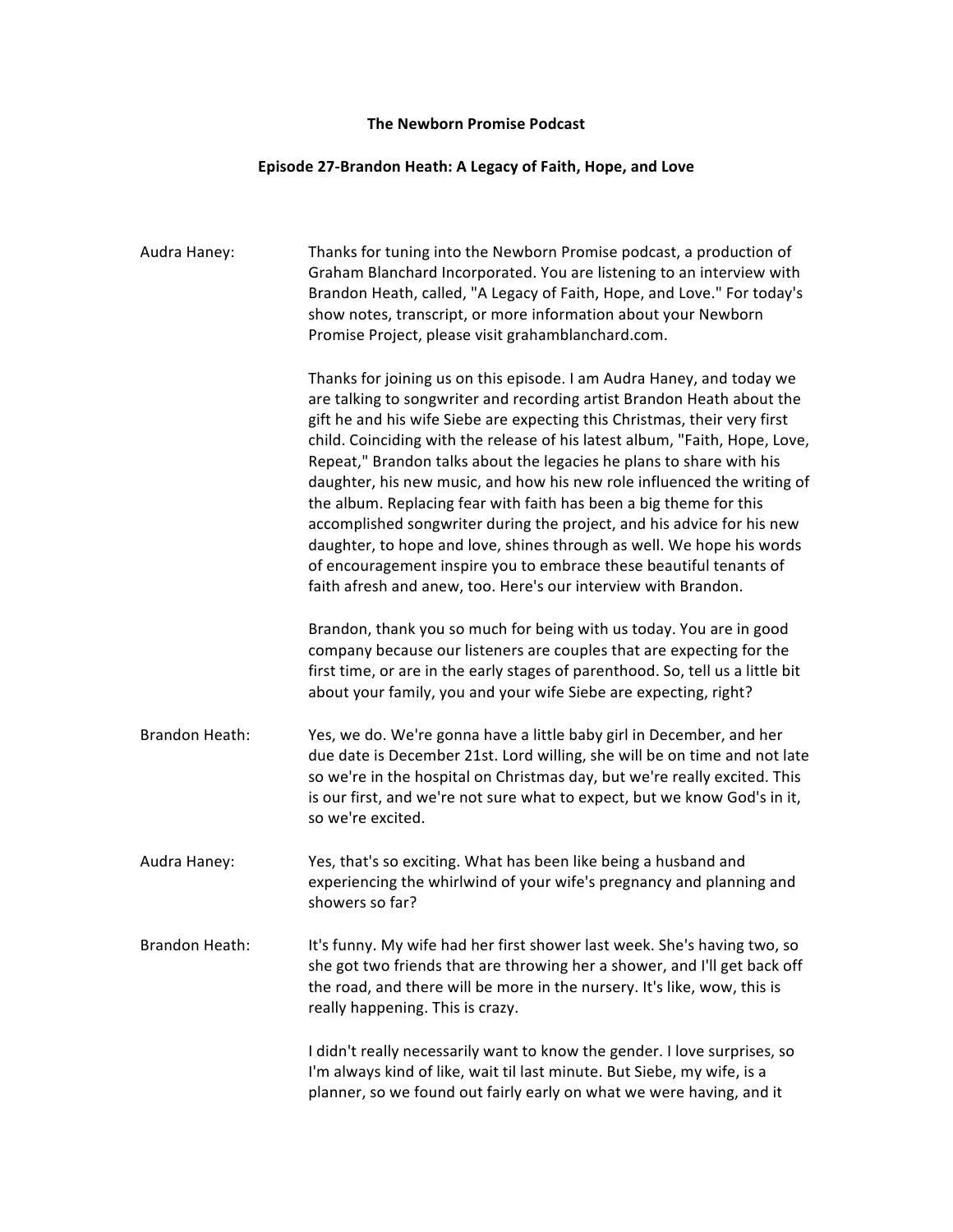|                       | kind of helped us pick out the color of the nursery, which is kind of this<br>pale green, which I guess could work for both boy or girl. But it's a<br>beautiful little nursery that my wife has put together, and we're just<br>excited. We're excited to share our home with a little bambino, and<br>we're getting a lot of tips from friends as far as sleep schedule and<br>eating and those are all things that I think Siebe's                                                                                                                                                                                                                                                                                                                                                                                     |
|-----------------------|---------------------------------------------------------------------------------------------------------------------------------------------------------------------------------------------------------------------------------------------------------------------------------------------------------------------------------------------------------------------------------------------------------------------------------------------------------------------------------------------------------------------------------------------------------------------------------------------------------------------------------------------------------------------------------------------------------------------------------------------------------------------------------------------------------------------------|
|                       | Siebe's a little nervous about breastfeeding, and I think there's a lot of<br>pressure that comes for women about breastfeeding. They feel like they<br>have to get it right, and from what we've heard, it can be really<br>challenging. It's okay if it doesn't work, if it's not what works for you or<br>your baby, it's okay. So, we're just trying to figure out how to take care<br>of all that pressure that we put on ourselves, or that others put on us.                                                                                                                                                                                                                                                                                                                                                       |
| Audra Haney:          | Yes, that's a good point. It is a very unique time to be a parent because<br>there's an overwhelming amount of information out there, and I think<br>that's great wisdom to own what works for you and your wife.                                                                                                                                                                                                                                                                                                                                                                                                                                                                                                                                                                                                         |
|                       | Brandon, having a baby is a great time to think about and remember the<br>families that we came from. What role did your own family play in<br>shaping who you are today, and how is that even playing a part in the<br>music you create?                                                                                                                                                                                                                                                                                                                                                                                                                                                                                                                                                                                 |
| <b>Brandon Heath:</b> | I'm an only child, so I had my parents' undivided attention, and I think<br>early on, I discovered how much my mom and dad love music. I grew up<br>in Nashville, Music City, so it was very much a part of our family and I<br>really was singing at an early age. My mom tells me that one of the first<br>songs that I sang was a Roy Orbison song (singing). I used to love that<br>song, and my mom and dad divorced when I was three, and I remember<br>I don't have a lot of memories of them being together, but I<br>remember meeting my stepmom, and two step siblings, and it was a<br>bizarre thing for a kid to go through. Divorce is hard on anybody, but I<br>think it's especially hard on kids, but I grew to love my stepmom and my<br>two step siblings. They were more or less became family for me. |
| Audra Haney:          | One of your first songs was actually about your stepmother, right?                                                                                                                                                                                                                                                                                                                                                                                                                                                                                                                                                                                                                                                                                                                                                        |
| Brandon Heath:        | Yeah. "I'm Not Who I Was" was actually written about my stepmom,<br>and she and my dad's marriage unfortunately broke up after eight<br>years, and I didn't see them again, I didn't see her or her kids, for about<br>15 years. That was hurtful for me. I don't think it was that they were<br>avoiding me, it was just such a hard divorce. So, I wrote, "I'm Not Who I<br>Was" as kind of a forgiveness song towards her, and I'm thankful for<br>that.                                                                                                                                                                                                                                                                                                                                                               |
|                       | Divorce is common these days among families, and we as kids, we don't<br>necessarily get to be the ones to make the choice, but when we get                                                                                                                                                                                                                                                                                                                                                                                                                                                                                                                                                                                                                                                                               |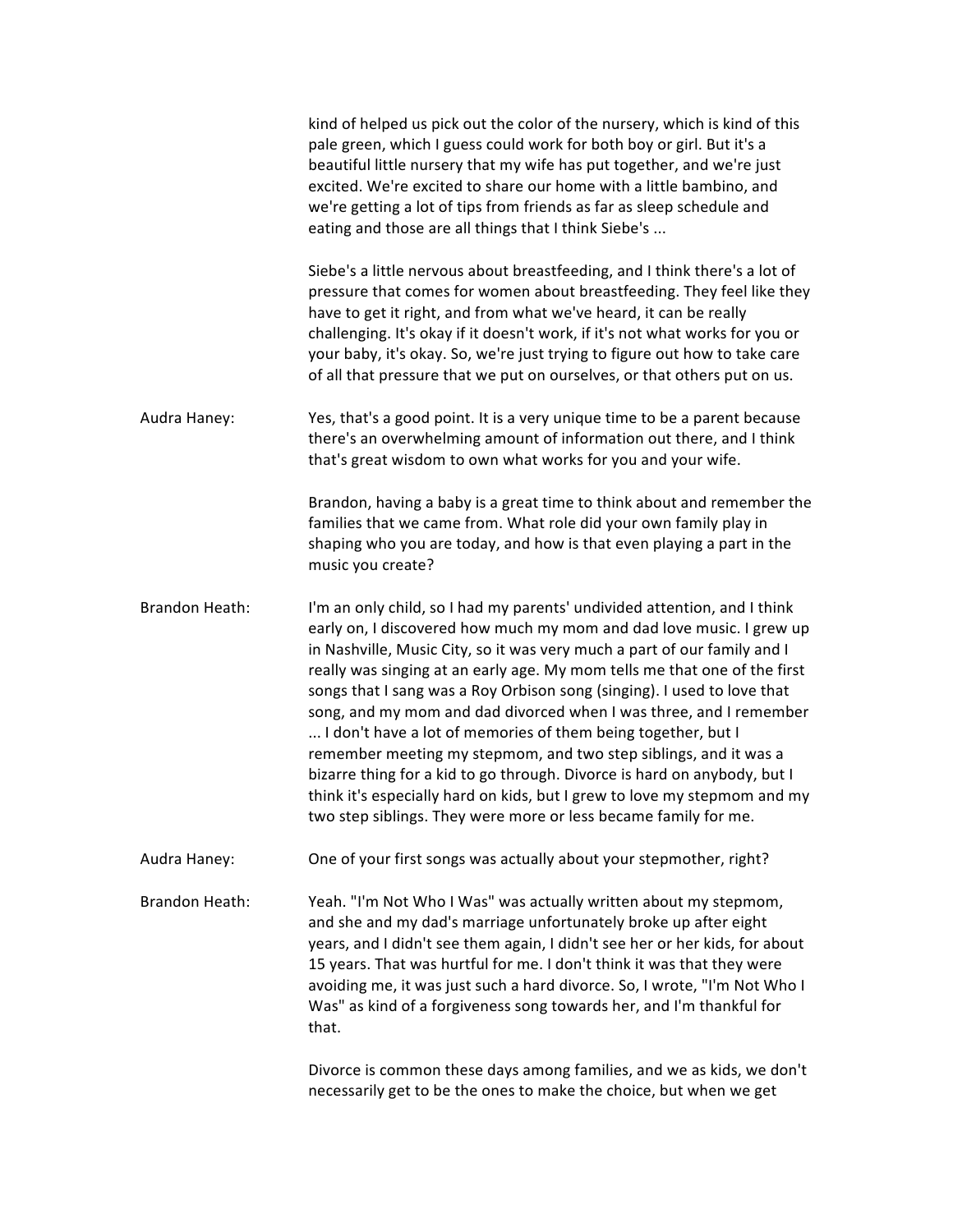|                       | older, we get to choose who we want to forgive, and when I met Jesus,<br>it seemed apparent that forgiveness was very important. That you don't<br>carry these hard feelings towards people through your life, and so that's<br>kind of been a priority for me as an adult, is to learn how to forgive. We<br>as family members can hurt each other, every once in a while, and so I<br>think if we're gonna live in close proximity to one another, we're gonna<br>hurt each other, and we need to forgive.                                                                                                                   |
|-----------------------|--------------------------------------------------------------------------------------------------------------------------------------------------------------------------------------------------------------------------------------------------------------------------------------------------------------------------------------------------------------------------------------------------------------------------------------------------------------------------------------------------------------------------------------------------------------------------------------------------------------------------------|
| Audra Haney:          | Yes, forgiveness is so freeing and important. Thank you for sharing that.                                                                                                                                                                                                                                                                                                                                                                                                                                                                                                                                                      |
|                       | Brandon, what are some things that you are hoping to pass along to<br>your daughter that your parents did well, and maybe some things you'd<br>like to start that are new?                                                                                                                                                                                                                                                                                                                                                                                                                                                     |
| <b>Brandon Heath:</b> | One thing that my dad did that I think was so important is that he was<br>an adventurous guy, and eh always invited me to come with him. So, I<br>always felt included. I hope that I do a good job of that with my<br>children. I tend to like my alone time, so I want to do a good job of<br>including them in my life, and even things that I think that they might<br>not be interested in. Just see if they would, and so I hope that I follow<br>my dad's footsteps in doing that well.                                                                                                                                 |
|                       | We didn't really go to church when I was a kid, and that's something I<br>want to do differently. I really want to raise my kids in a community of<br>believers, and so I hope that I do that well.                                                                                                                                                                                                                                                                                                                                                                                                                            |
| Audra Haney:          | Building that spiritual community is so important. In addition to a new<br>baby, you have recently birthed a new record this year called, "Faith,<br>Hope, Love, Repeat." How has processing your role as a new dad<br>influenced this record?                                                                                                                                                                                                                                                                                                                                                                                 |
| <b>Brandon Heath:</b> | Yeah, I thought that the best advice that I could give my newborn baby<br>is those three tenants, faith, hope, and love. I think it's something that<br>we have to do every day. It's something that we choose on a daily basis,<br>and so that's really the theme of the record, but I struggle with fear in<br>certain areas, and will I be able to provide. Health is kind of another<br>fear. I've had a lot of, my family's had a lot of health issues, so those<br>kind of things can get into my brain, so I want to make sure that I'm not<br>afraid, that my kids see me lead not from a place of fear, but of trust. |
| Audra Haney:          | One of your songs, "Whole Heart," was really about trust and surrender,<br>right?                                                                                                                                                                                                                                                                                                                                                                                                                                                                                                                                              |
| <b>Brandon Heath:</b> | Yeah. "Whole Heart" is me turning over my life, good and bad, to the<br>Lord. I think He sees us as puzzles, and he can't put us back together the<br>way that we're supposed to be unless he has all the pieces. I mean, I get<br>that, and I certainly want to surrender the shameful things, the hard                                                                                                                                                                                                                                                                                                                       |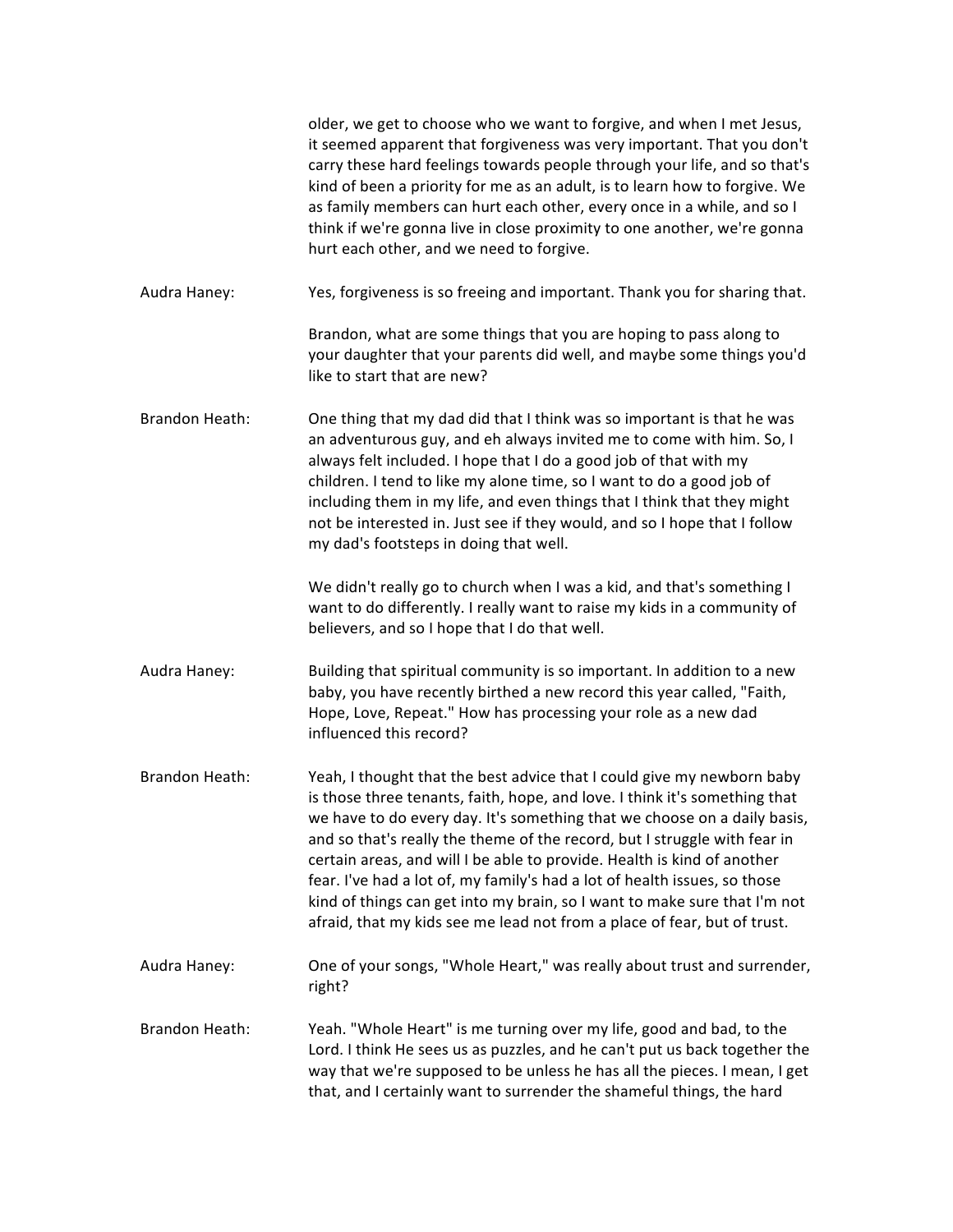|                       | things, that I think God, only God, can heal and redeem. I think He's in<br>the business of redeeming, so He really wants all of us, and "Whole<br>Heart" is a testament to that.                                                                                                                                                                                                                                                                                                                                                                                                                                                                                                                                                                                                                                                                                                                                                                                                                                                                                                                                        |
|-----------------------|--------------------------------------------------------------------------------------------------------------------------------------------------------------------------------------------------------------------------------------------------------------------------------------------------------------------------------------------------------------------------------------------------------------------------------------------------------------------------------------------------------------------------------------------------------------------------------------------------------------------------------------------------------------------------------------------------------------------------------------------------------------------------------------------------------------------------------------------------------------------------------------------------------------------------------------------------------------------------------------------------------------------------------------------------------------------------------------------------------------------------|
|                       | I also want it to be a fun song. I want it to be fun to listen to and sing, so<br>I'm glad that so many people have responded to it.                                                                                                                                                                                                                                                                                                                                                                                                                                                                                                                                                                                                                                                                                                                                                                                                                                                                                                                                                                                     |
| Audra Haney:          | That is so great. I know for a lot of artists, songwriting can be a really<br>healing process. Has that been true for you, and how has writing this<br>album impacted you?                                                                                                                                                                                                                                                                                                                                                                                                                                                                                                                                                                                                                                                                                                                                                                                                                                                                                                                                               |
| <b>Brandon Heath:</b> | Songwriting has always been therapy for me. It feels kind of like writing<br>in my journal, and I love that I get to do it for a living. I can't believe it.<br>It's the best job ever, and that people listen to the songs and respond is<br>amazing to me. So, I'm really thankful that I get to do this for a living,<br>and this new record is really  I'm just having fun with life right now, so<br>I wanted it to sound fun. I always look at records as kind of a yearbook,<br>like a snapshot of what's going on in life. So, it's a fun season, and so I<br>wanted to make a fun record.                                                                                                                                                                                                                                                                                                                                                                                                                                                                                                                       |
| Audra Haney:          | I love that, and I love that in Christian music, we can have that fun side<br>as well as the contemplative side.                                                                                                                                                                                                                                                                                                                                                                                                                                                                                                                                                                                                                                                                                                                                                                                                                                                                                                                                                                                                         |
|                       | Brandon, just going back to being a dad, what are some things that<br>you're looking forward to in the new season of fatherhood?                                                                                                                                                                                                                                                                                                                                                                                                                                                                                                                                                                                                                                                                                                                                                                                                                                                                                                                                                                                         |
| <b>Brandon Heath:</b> | I tell you, I'm not looking forward to the sleepless nights, because I need<br>sleep. But I'm looking forward to honestly just being stretched. I'm okay<br>with the challenge. Gosh, I think every time I look at my daughter, I was<br>literally thinking about this this morning, just knowing that my blood is<br>coursing through her veins, and that my parents and my grandparents,<br>there's just this great inheritance that my daughter is receiving. It's<br>generations of love and nurturing and also being allowed to become<br>individuals and I think that was one that my mom and dad were good at,<br>was letting me become who I was. So, I look forward to that. Just seeing<br>who is she, what makes her different from me, even though yeah, she's<br>got my blood, and hopefully she doesn't look like me, but I want to see<br>who she is. I think that's the miracle, part of the miracle of creation is<br>that we're all uniquely ourselves.<br>I can teach her, I can influence her in certain ways, but she already is,<br>like, now, who she's gonna be. I'm excited to see that unfold. |
| Audra Haney:          | It is so true. They do come out with such big personalities. Brandon,                                                                                                                                                                                                                                                                                                                                                                                                                                                                                                                                                                                                                                                                                                                                                                                                                                                                                                                                                                                                                                                    |
|                       | when it comes to faith, what are some ways you're looking forward to<br>shepherding her faith in those early years of parenting?                                                                                                                                                                                                                                                                                                                                                                                                                                                                                                                                                                                                                                                                                                                                                                                                                                                                                                                                                                                         |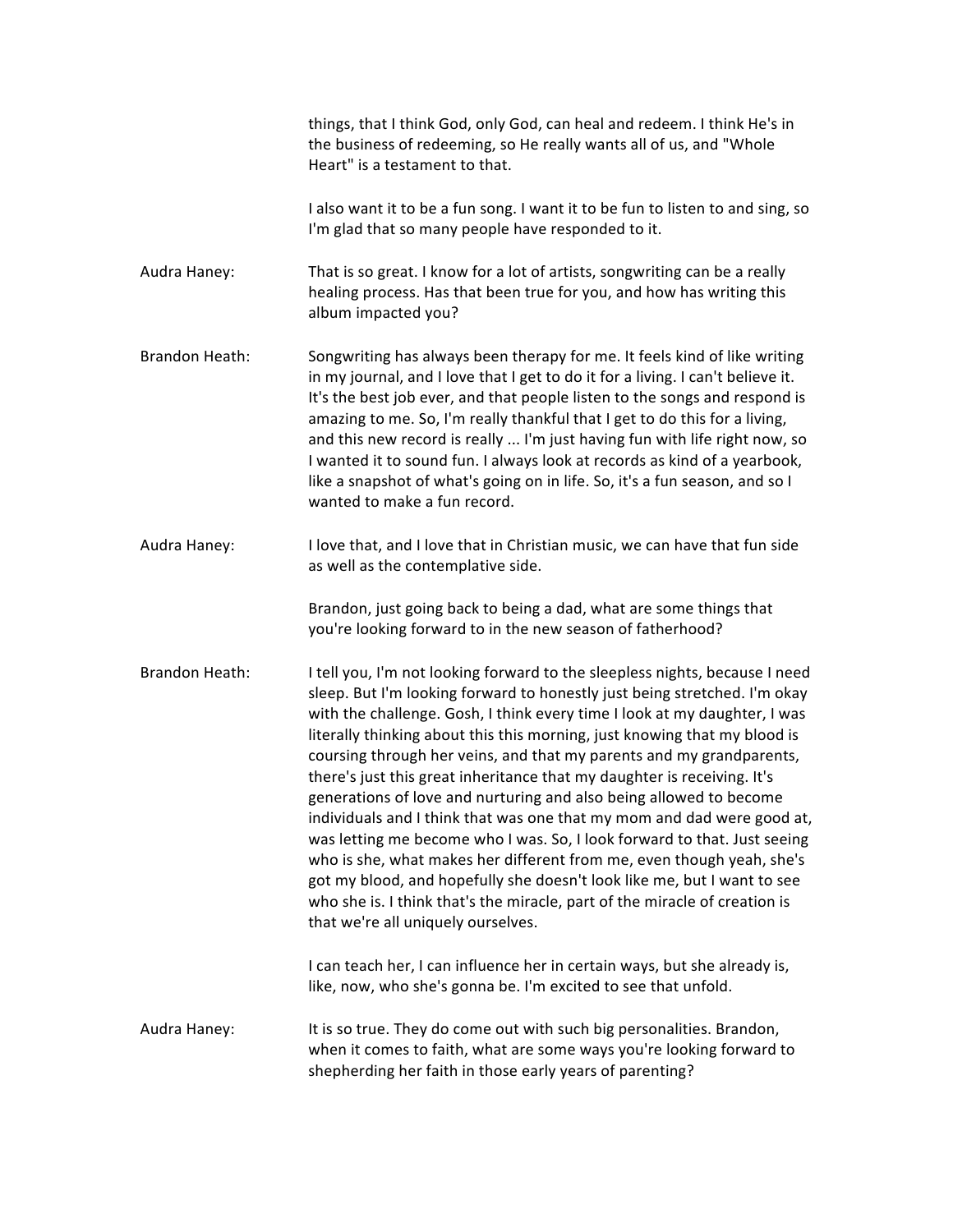| <b>Brandon Heath:</b> | Well, I already know that we're gonna read her Storybook Bible. Siebe<br>and I, my wife and I read that to each other and we have for years. So,<br>we're gonna do that with our daughter. I also want her ask questions,<br>because I think that God respects our questions. I want her to feel like<br>her faith is her own, so I hope that she asks tough questions. Why do<br>people die? Where do they go when they die? Why can't I see God? I<br>think those actually help me understand my own faith, because I have<br>to put it into words, and very simple words. I think a lot about that guy<br>in first John who was blind, and Jesus spit in his eye, and put mud in his<br>eye, and then he could see. That guy didn't have a lot of theology, he<br>didn't go to a big Christian college or seminary. He just knew he was<br>blind, and now he could see. I really want her, I want to raise her to<br>have a simple faith like that. |
|-----------------------|--------------------------------------------------------------------------------------------------------------------------------------------------------------------------------------------------------------------------------------------------------------------------------------------------------------------------------------------------------------------------------------------------------------------------------------------------------------------------------------------------------------------------------------------------------------------------------------------------------------------------------------------------------------------------------------------------------------------------------------------------------------------------------------------------------------------------------------------------------------------------------------------------------------------------------------------------------|
|                       | Honestly, I look forward to learning from her about being a child again,<br>and I look forward to that. I hope there's some mutual teaching<br>happening.                                                                                                                                                                                                                                                                                                                                                                                                                                                                                                                                                                                                                                                                                                                                                                                              |
| Audra Haney:          | Yes, it is so great to relive some of that childhood fun, and I would say<br>you are way ahead of the game. Those are some great answers.                                                                                                                                                                                                                                                                                                                                                                                                                                                                                                                                                                                                                                                                                                                                                                                                              |
|                       | Brandon, one of the verses that means a lot to you is first Corinthians,<br>13:13, which says, "And now these three remain: faith, hope, and love,<br>but the greatest of these is love." You really named your album after<br>that verse, but what does it mean to you now that you are expanding<br>your family?                                                                                                                                                                                                                                                                                                                                                                                                                                                                                                                                                                                                                                     |
| <b>Brandon Heath:</b> | There is a big responsibility in being a parent, I would say, and I think if I<br>rely on my own devices to be a parent, I don't know that I will be as<br>good as I could be. But if I allow the Lord to instill faith, hope, and love,<br>and just to realize how I've always had it, I think it's gonna require a lot<br>of trust in God. So, I'm just looking forward to putting that into practice,<br>and I think it's gonna be humbling and I don't know. I'm certainly willing<br>to be taught. But gosh, I think I said it earlier, I just want to experience<br>the love that God has for us, just a little foretaste as being a father. I'm<br>most excited about that, and somebody told me recently that when the<br>baby's born, the way that you look at your wife and the way that she<br>looks at you will forever be changed. You'll never look at each other the<br>same way again. I'm looking forward to that.                    |
| Audra Haney:          | Yes, this is really such a special time, and we are so excited for you and<br>Siebe. Just to close out our time, would you mind praying for these new<br>moms and dads that are in the exact same season, and praying for them<br>as they embrace this new journey as you are?                                                                                                                                                                                                                                                                                                                                                                                                                                                                                                                                                                                                                                                                         |
| <b>Brandon Heath:</b> | Lord, first of all, I just want to thank You for the miracle of birth, and the<br>miracle of creation, and that we get to be a part of it. I know that as I've<br>had my hand on my wife's belly recently, I just feel those little kicks, and                                                                                                                                                                                                                                                                                                                                                                                                                                                                                                                                                                                                                                                                                                         |